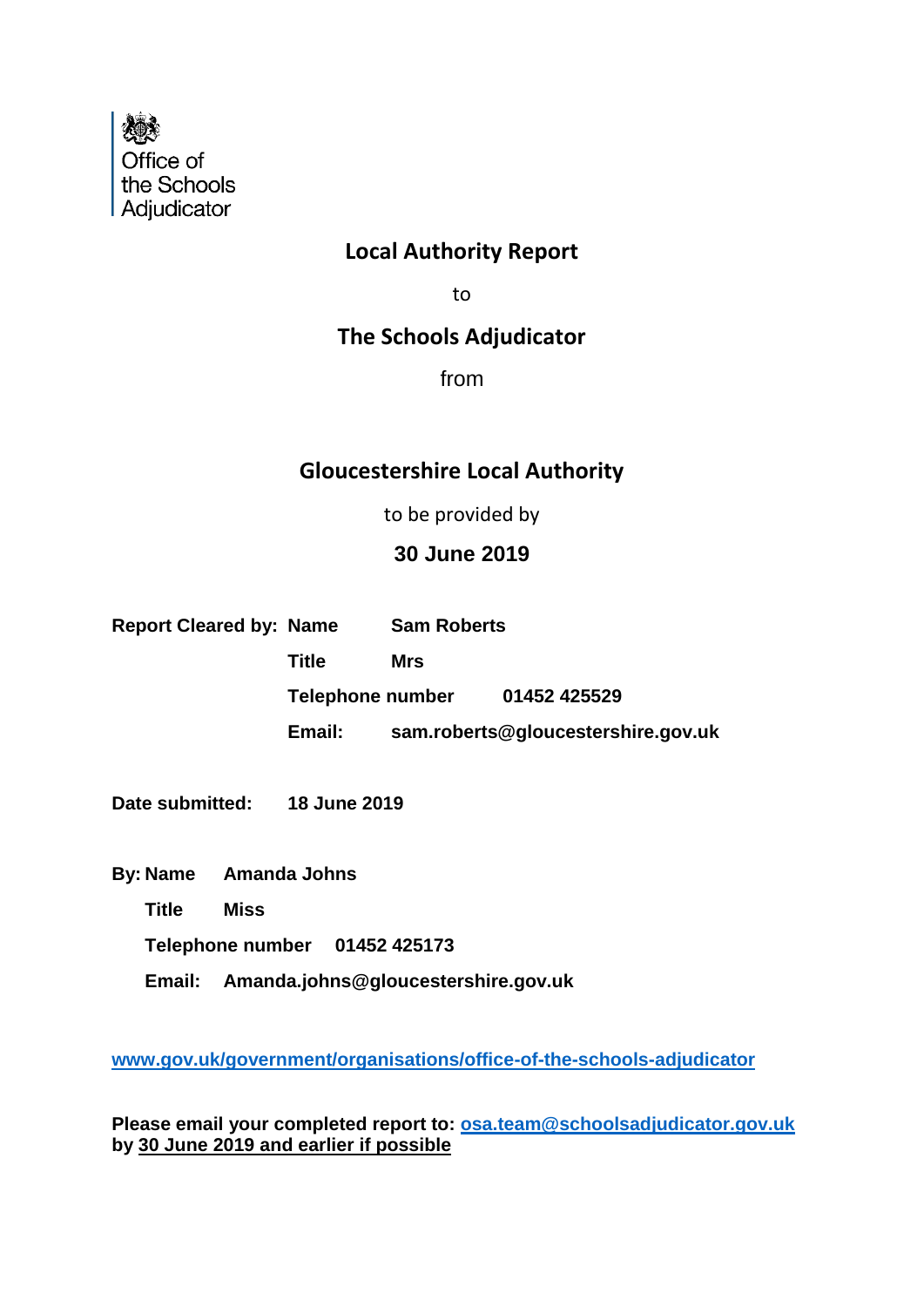## **Contents**

#### Section 1 – [The normal admissions round](#page-3-0)

- A. [Determined arrangements.](#page-3-1)
- B. [Co-ordination.](#page-6-0)
- C. [Looked after and previously looked after children.](#page-6-0)
- D. [Special educational needs and disabilities.](#page-9-0)

#### Section 2 – [In year admissions](#page-8-0)

- A. [Number of in year](#page-9-0) admissions.
- B. [Co-ordination](#page-15-0) of in year admissions.
- C. [Looked after and previously looked after children.](#page-15-0)
- D. [Special educational needs and disabilities.](#page-15-0)
- E. [Other children.](#page-15-0)
- F. [Fair access protocol](#page-15-0)

#### Section 3 – [Directions](#page-14-0)

- A. [Directions made by the local authority to voluntary aided and foundation](#page-15-0)  [schools.](#page-15-0)
- B. [Directions made by the local authority to maintained schools in other local](#page-15-0)  [authorities' areas.](#page-15-0)
- C. [Requests to the Education and Skills Funding Agency](#page-15-0) (ESFA) to direct an [academy to admit a child.](#page-15-0)

#### Section 4 – Pupil, [service and early years](#page-16-0) premiums

Section 5 – Electively [home educated children](#page-17-0)

Section 6 – [Other matters](#page-17-1)

Section 7 - [Feedback](#page-18-0)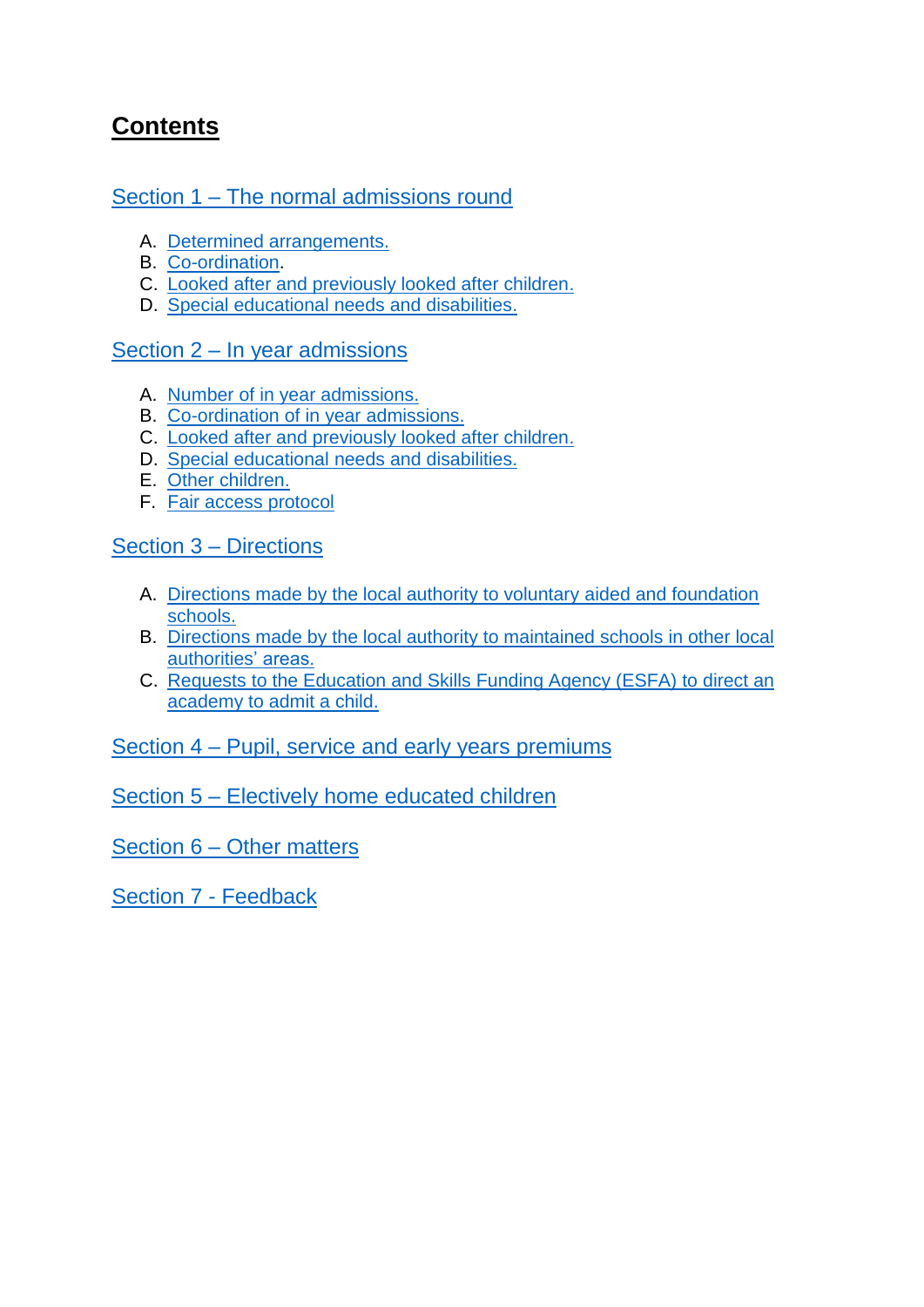### **Introduction and guidance on completing the report**

- 1. Section 88P of the School Standards and Framework Act 1998 (the Act) requires every local authority to make an annual report to the adjudicator. The Chief Adjudicator then includes a summary of these reports in her annual report to the Secretary for State for Education. The School Admissions Code (the Code) sets out the requirements for reports by local authorities in paragraph 6. Paragraph 3.23 specifies what must be included as a minimum in the report to the adjudicator and makes provision for the local authority to include any other matters. The report **must** be returned to the Office of the Schools Adjudicator by **30 June 2019**.
- 2. Please note that the specified date for returning this form by 30 June is a Code requirement; this is why some data are asked for by financial year.
- 3. We have made some changes to the information and categories of information sought this year:
	- a. we have removed references to "all through" schools and instead would be grateful if local authorities would follow the approach used in statutory provisions and in the Department for Education Statistical First Release<sup>1</sup> and the Education Middle School (England) Regulations 2002<sup>2</sup>, and
	- b. we have decided not to use the term "own admission authority schools" to mean those schools for which the local authority is not the admission authority (that is foundation, voluntary aided and academy schools). This is because a large number of arrangements are now determined by multiacademy trusts. We will therefore refer to 'schools for which the local authority is not the admission authority'.
- 4. Local authorities will notice that we have not included this year a number of questions which have been asked in past years. This is because we judge that we are unlikely to receive much information that adds to the existing body of knowledge and do not wish to take up local authorities' time unnecessarily. We have not asked:
	- a. for details of the particular provisions of admission arrangements determined by other admission authorities challenged by local authorities;
	- b. local authorities' views of how well the interests of children with special educational needs or disabilities are met at the normal points of admission;
	- c. about the advantages and disadvantages of co-ordinating in year admissions;
	- d. about the reliance on paragraph 3.12 of the Code by other admission authorities in the local authority's area;
	- e. for information about admission authorities' approaches to deciding whether or not they had places available in year; or

**.** 

<sup>1</sup> [Department for Education Statistical First Release](https://www.gov.uk/government/statistics/schools-pupils-and-their-characteristics-january-2018)

<sup>&</sup>lt;sup>2</sup> The Education Middle School (England) Regulations 2002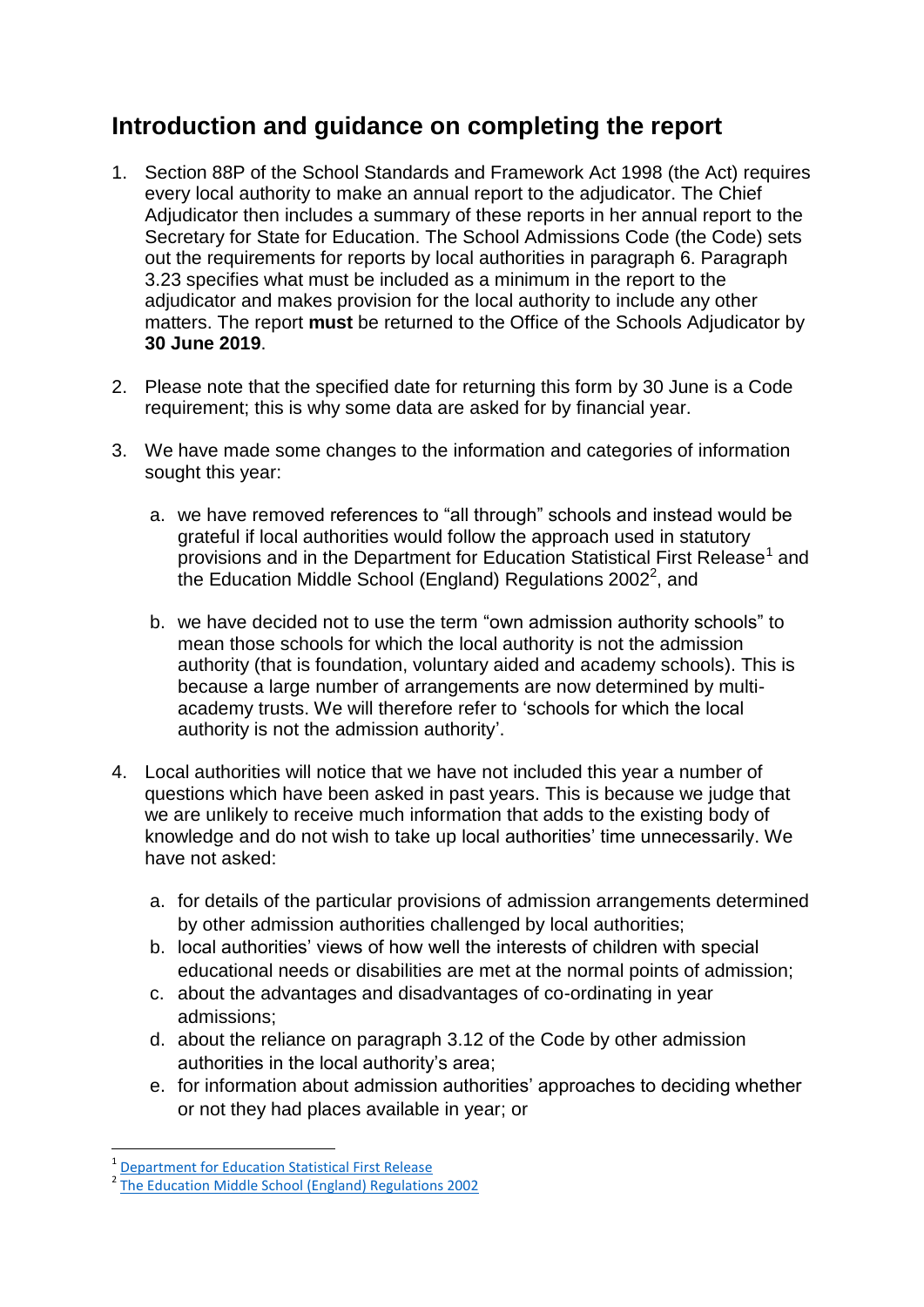f. for the number of children refused admission to a school under the fair access protocol.

Local authorities are, of course, free to comment on any of these matters if they wish to do so under section 6. The views expressed by local authorities in previous years also remain a matter of public record.

- 5. We are asking new questions this year about:
	- a. the proportion of schools with other admission authorities in the local authority area for which the local authority ranks preferences for the schools concerned on the admission authorities' behalf;
	- b. use of oversubscription criteria which give priority to children adopted having previously been in care abroad; and
	- c. how well served are children who are looked after by another local authority but being educated in the area of the local authority submitting the report.
- 6. We continue to ask about the use of the premiums in admission arrangements but have provided further guidance on this in footnote 11. In particular, we ask local authorities to include in their responses schools using part of any of the premiums (such as free school meals eligibility). Please consider this footnote before answering the questions on this matter.

### **Information requested**

### <span id="page-3-0"></span>**Section 1 - Normal point of admission**

#### <span id="page-3-1"></span>**A. Determined arrangements**

- i. Please give the date your local authority determined arrangements for admission in 2020 to its voluntary controlled and community schools.
- a. This local authority has no community or voluntary controlled primary schools (please tick box if this applies)  $\Box$
- b. This local authority has no community or voluntary controlled secondary schools (please tick box if this applies)  $\Box$
- ii. Please specify the date the determined arrangements for voluntary controlled and community schools were published on the local authority's website.

28/02/2019

iii. Please provide a link to where the admission arrangements can be viewed on the local authority's website on publication. [www.gloucestershire.gov.uk/education-and-learning/school-admissions-](http://www.gloucestershire.gov.uk/education-and-learning/school-admissions-scheme-criteria-and-protocol/determined-admission-criteria-and-scheme-for-2020/)

28/02/2019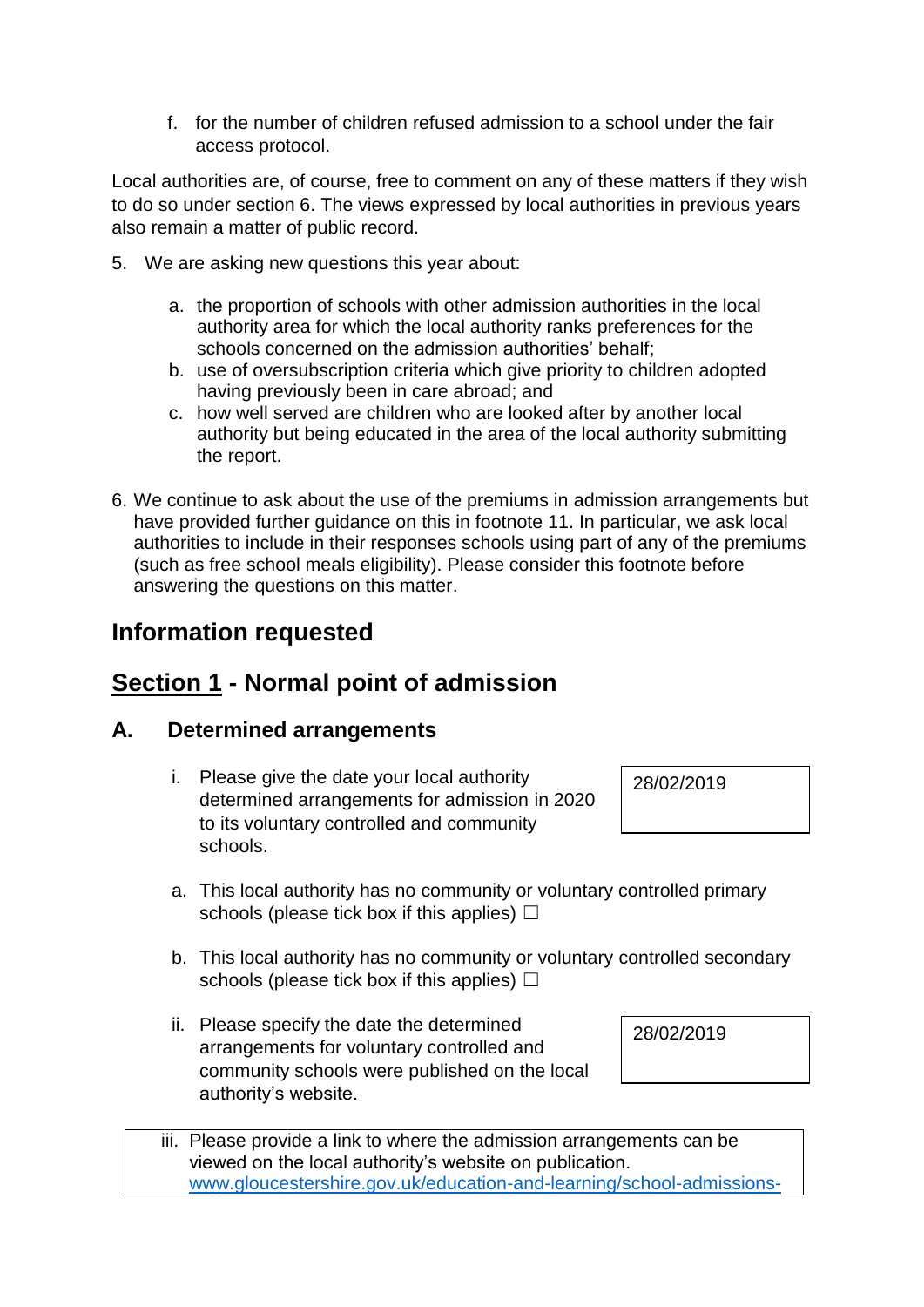#### [scheme-criteria-and-protocol/determined-admission-criteria-and-scheme](http://www.gloucestershire.gov.uk/education-and-learning/school-admissions-scheme-criteria-and-protocol/determined-admission-criteria-and-scheme-for-2020/)[for-2020/](http://www.gloucestershire.gov.uk/education-and-learning/school-admissions-scheme-criteria-and-protocol/determined-admission-criteria-and-scheme-for-2020/)

iv. What proportion of arrangements for schools for which the local authority is not the admission authority was provided to the local authority by 15 March 2019?

☐None ☐Minority ☒Majority ☐All

|                                                                                                                                                                                                                                              | Primary | Secondary |
|----------------------------------------------------------------------------------------------------------------------------------------------------------------------------------------------------------------------------------------------|---------|-----------|
| v. How many sets of admission<br>arrangements of schools for<br>which the local authority is not the<br>admission authority were queried<br>directly by your local authority<br>because they were considered<br>not to comply with the Code? |         |           |

vi. Please provide any comments on the determination of admission arrangements not covered above.

We work closely with all schools for which the local authority is not the admission authority when they are updating their admission arrangements. We produce a timeline and email reminders for the school so that they are aware of the requirements for determination, and we are also informed of their proposed changes in plenty of time. Many schools contact us for our best practice and guidance in this area. We asked 18 schools (for which the local authority is not the admission authority) to make minor changes or updates to their proposed policy to update the references to show the correct year/date or references. This additional support assists schools to comply with the Code, as well as making the admission policies of schools in Gloucestershire easy to understand for parents.

### **B. Co-ordination**

- i. Provision of rankings:
	- a. What proportion of schools for which the local authority is not the admission authority provided their rankings correctly undertaken by the agreed date?

| $\Box$ None | $\Box$ Minority | $\Box$ Majority | $\boxtimes$ All |
|-------------|-----------------|-----------------|-----------------|
|             |                 |                 |                 |

b. For what proportion of schools with other admission authorities in the local authority's area did the local authority rank preferences expressed for those schools in 2019?

| $\Box$ None | $\Box$ Minority | $\boxtimes$ Majority | $\Box$ All |
|-------------|-----------------|----------------------|------------|
|             |                 |                      |            |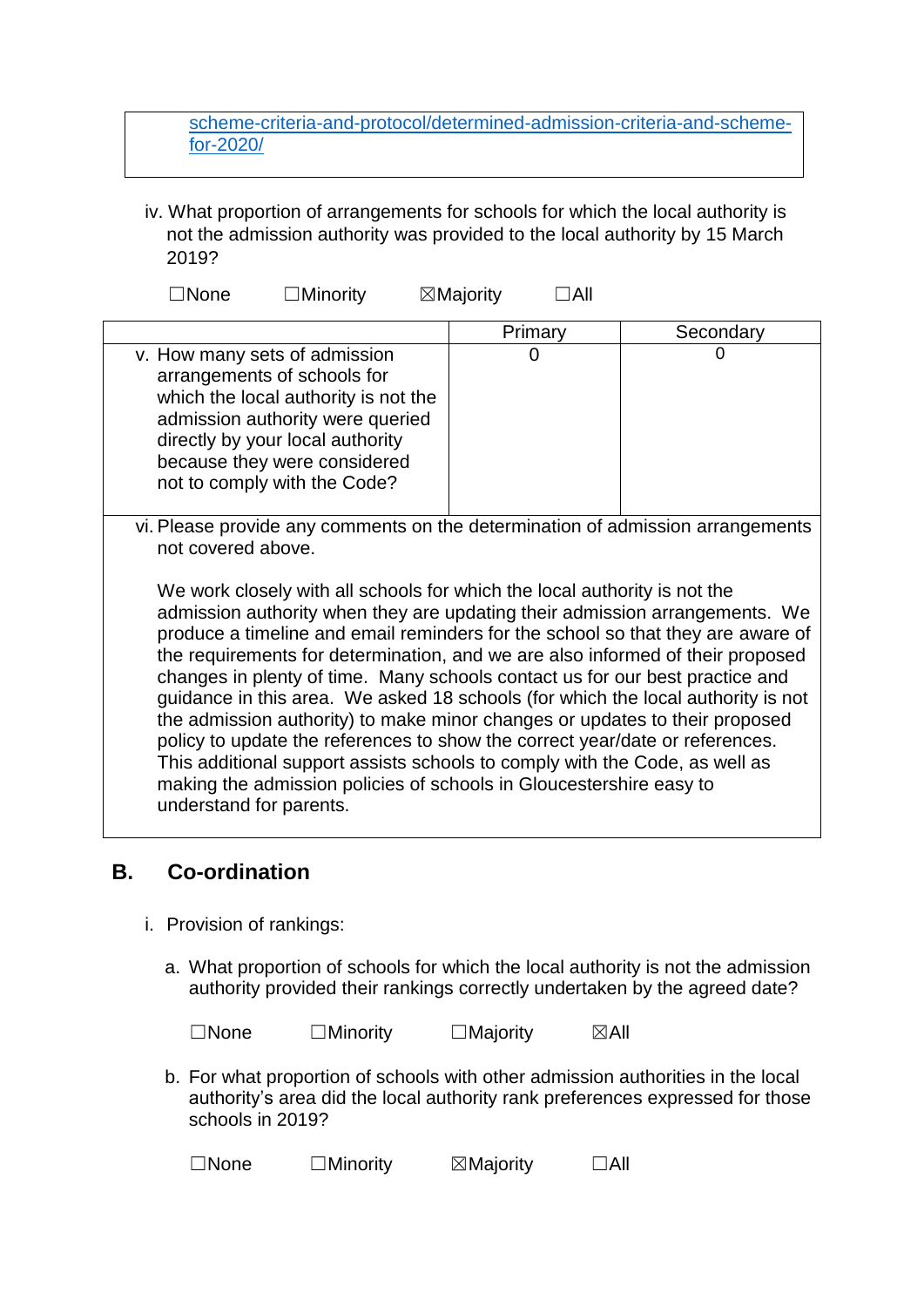ii. Please provide any comments you wish to make in respect of provision of rankings:

The majority of schools and academies purchase the option for the LAs Admission Team to rank their preferences using the its distance measuring system. Those that do not use this service either do not use a criterion of distance (e.g. Grammar schools) or are Faith Schools who are required to perform additional checks in line with their policy.

iii. Does the local authority charge schools for providing rank preferences?

☒Yes ☐No

iv. Does the local authority rank preferences for other admission authorities in OTHER local authority areas and, if so, for how many schools?

No

| v. How well did co-<br>ordination of the<br>main admissions<br>round work? | <b>Not</b><br>well | A large number of<br>small problems or a<br>major problem | Well with few<br>small problems | Very<br>well |
|----------------------------------------------------------------------------|--------------------|-----------------------------------------------------------|---------------------------------|--------------|
| Reception                                                                  |                    |                                                           |                                 |              |
| Year 7                                                                     |                    |                                                           |                                 |              |
| Other relevant<br>years of entry                                           |                    |                                                           |                                 |              |

vi. Please give examples to illustrate your answer:

The LA maintains good relationships with all schools and academies in the coordination of main admission rounds. We have developed service level agreements where the LA and Gloucestershire schools agree on the dates to exchange data to ensure the success of the coordinated scheme. However, we do experience some delays where other LAs are not in a position to exchange data at the same time as us.

It would be useful to extend our success further by trying to introduce a national exchange date for all schools and all Local Authorities to make sure that cross county co-ordination works more effectively. This would assist all our neighbouring English Authorities, although may not alleviate all delays as we also border a Welsh Authority.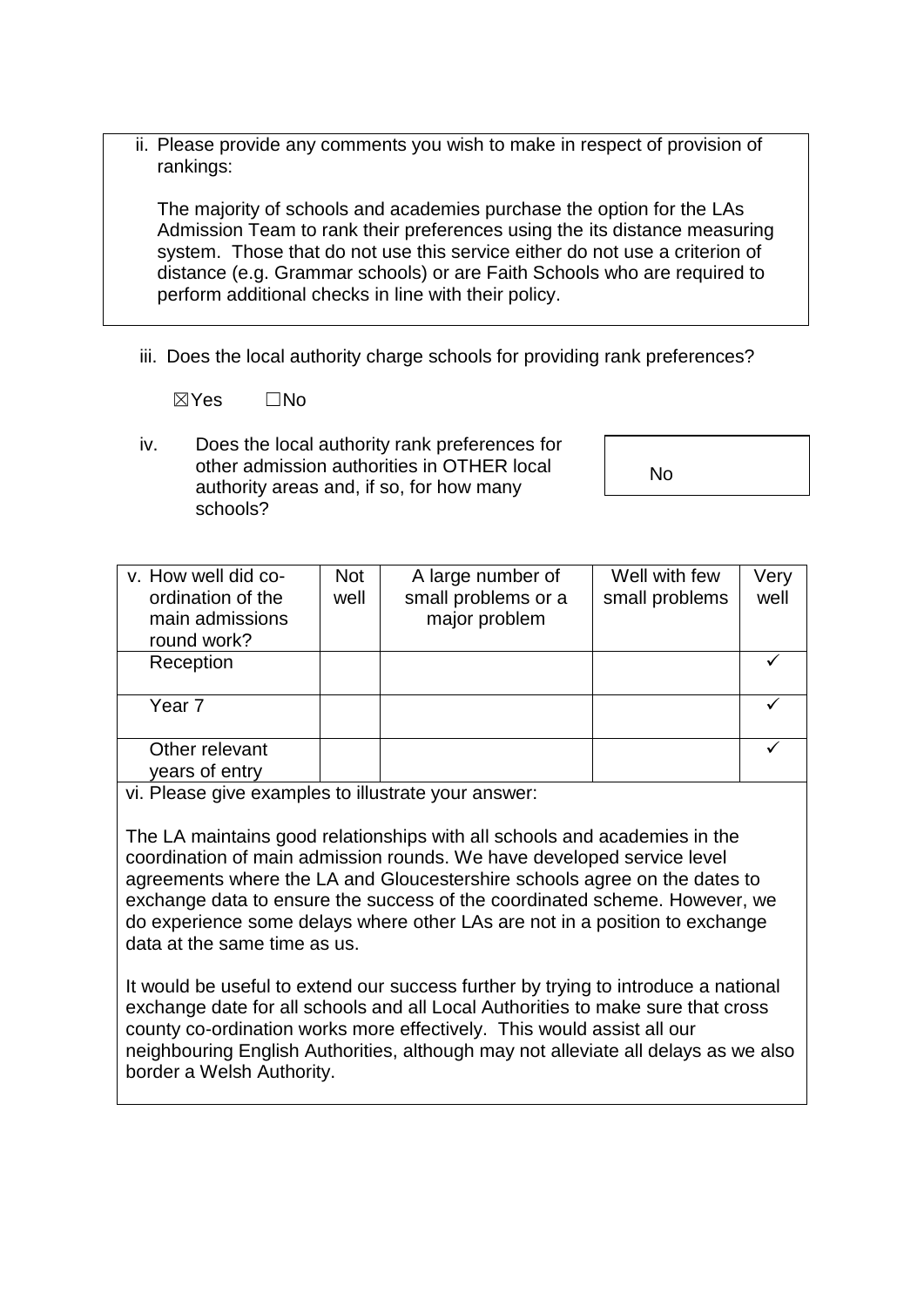#### <span id="page-6-0"></span>**C. Looked after and previously looked after children**

i. How well does the admissions system in your local authority area serve the interests of looked after children at **normal points of admission**?

<span id="page-6-1"></span>□Not at all □Not well □Well ⊠Very well □Not applicable<sup>3</sup>

ii. How well do the admissions systems in other local authority areas serve the interests of children looked after by your local authority at **normal points of admission**?

☐Not at all ☐Not well ☒Well ☐Very well ☐Not applicable[3](#page-6-1)

iii. How well does your admissions system serve the interests of children who are looked after by other local authorities but educated in your area **at normal points of admission**?

□Not at all □Not well ⊠Well □Very well □Not applicable<sup>[3](#page-6-1)</sup>

iv. How well does the admissions system in your local authority area serve the interests of previously looked after children at **normal points of admission**?

□Not at all □Not well ⊠Well □Very well □Not applicable<sup>[3](#page-6-1)</sup>

- v. Priority in admission arrangements for 2020 for adopted children previously in care abroad.
	- a. Do the arrangements for any **community or voluntary controlled primary** schools include this priority for 2020?  $\Box$ Yes  $\boxtimes$ No

If yes please provide the number of community or voluntary controlled primary schools that include this priority.

b. Do the arrangements for any **community or voluntary controlled secondary** schools include this priority for 2020? □Yes **⊠No** 

If yes please provide the number of community or voluntary controlled secondary schools that include this priority.

c. Do the arrangements for any primary schools for which the local authority is **not the admission authority** include this priority for 2020? ☒Yes ☐No

**<sup>.</sup>**  $3$  'Not applicable' will only be appropriate if there are no children falling within this definition.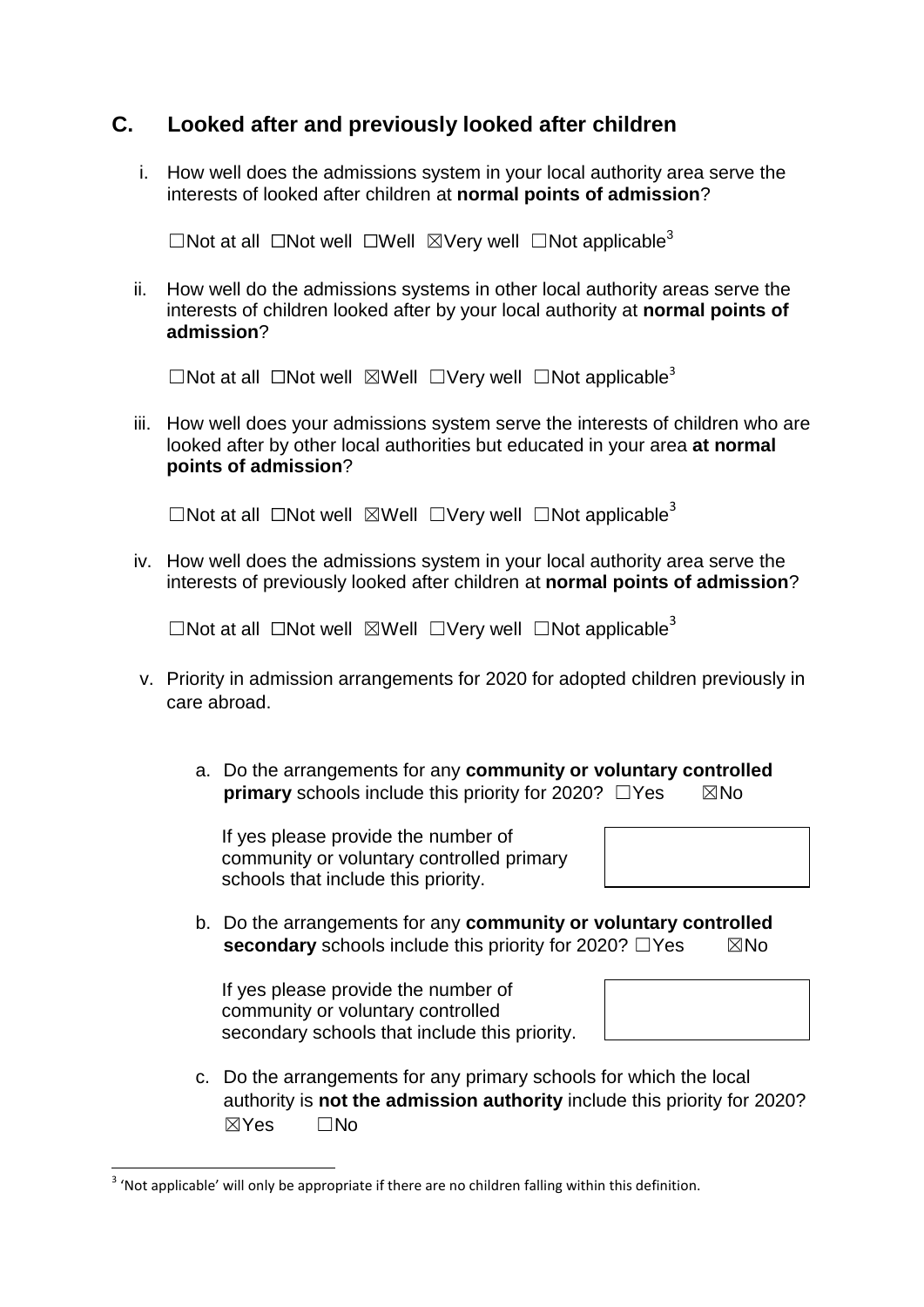If yes please provide the number of primary schools for which the local authority is **not the admission authority** that include this priority.

 $\mathcal{P}$ 

d. Do the arrangements for any secondary schools for which the local authority is **not the admission authority** include this priority for 2020? ☒Yes ☐No

If yes please provide the number of secondary schools for which the local authority is **not the admission authority** that include this priority.



e. Please comment on the use of a priority in admission arrangements for a child adopted who was previously in care abroad if you wish.

Gloucestershire LA feel that until the definition and clarification of how this priority can be identified by the Department for Education in the School Admissions Code, we do not feel sufficiently equipped to use this equitably and consistently for Community or Voluntary Controlled Schools. This is the same for many authorities across the country given admissions can be such a controversial subject.

In order to be fair and transparent, admission authorities will need structured and specific guidance as to who and why we give this advantage to some children who were adopted from care outside of England. We must also consider that as one family is given an advantage of priority for admission to a school, there will be a family who will be disadvantaged because of this - and we must be clear when we are explaining to the children who do not gain entry to a school that we have processed all applications fairly.

This has not been a particular problem in Gloucestershire before and currently we would advise any affected families who do not gain a place at their preferred school because of this reason, to take their case to an admission appeal where an independent appeal panel can consider personal and family reasons alongside the determined admission arrangements for a school, and impact on other children.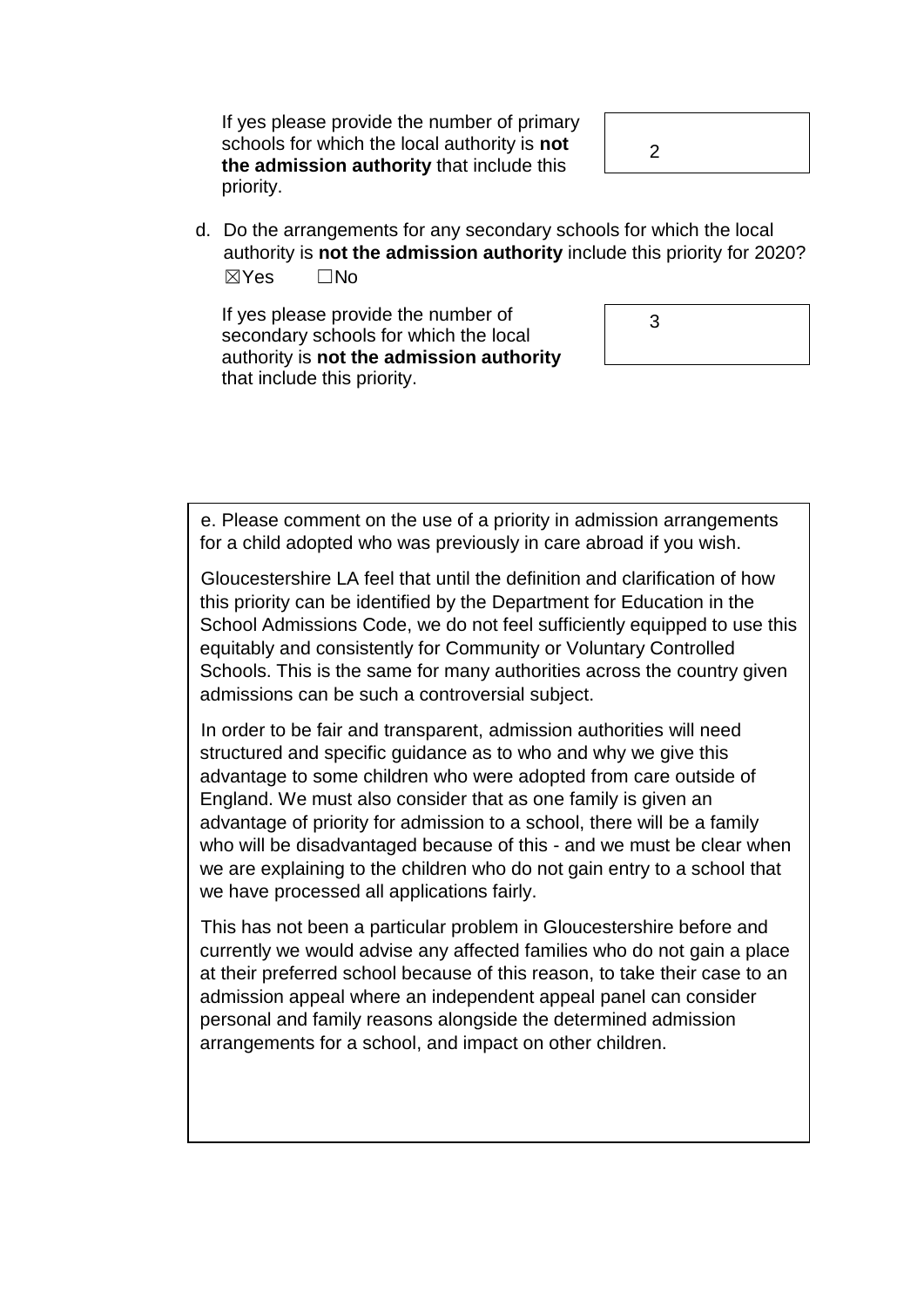vi. Please give any examples of good or poor practice or difficulties which exemplify your answers about the admission to schools of looked after and previously looked after children at the **normal points of admission**:

Children in Care have a positive experience of admissions at normal points of transition.

In the Co-ordinated Reception Admission Round, we offered 55 looked after/previously looked after pupils a place at their first preference school. In the Co-ordinated Secondary Admission Round, we offered 74 looked after/previously looked after pupils a place at their first preference school ( 2 additional pupils were offered a place at their lower preference school as they were unsuccessful at their first preference of a Grammar School).

i. Please provide any comments you wish to make on the admission of children with special educational needs and/or disabilities at the normal points of admission:

Children with SEN or disabilities are supported to transition successfully to their new school – this includes making physical adaptations where needed and holding transition events to prepare children and families. Most schools can meet the needs of all children with SEN and disabilities through making reasonable adjustments and therefore most do not give priority for pupils with medical needs or SEN needs which are not identified by an EHCP.

Managing parental expectations of the equal preference system can be difficult; especially when families are disappointed they do not receive their preference of a specific school they have chosen because they believe it can best meet the needs of their child. This can be an emotive time for some parents and the admissions team provide guidance for the families throughout the process and possible appeals route.

#### **D. Special educational needs and disabilities**

## <span id="page-8-0"></span>**Section 2 - In year admissions<sup>4</sup>**

**.** 

 $<sup>4</sup>$  By in year we mean admission at the start of any school year which is not a normal point of entry for the</sup> school concerned (for example at the beginning of Year 2 for a five to eleven primary school) and admission during the course of any school year after the end of the statutory waiting list period in normal years of admission.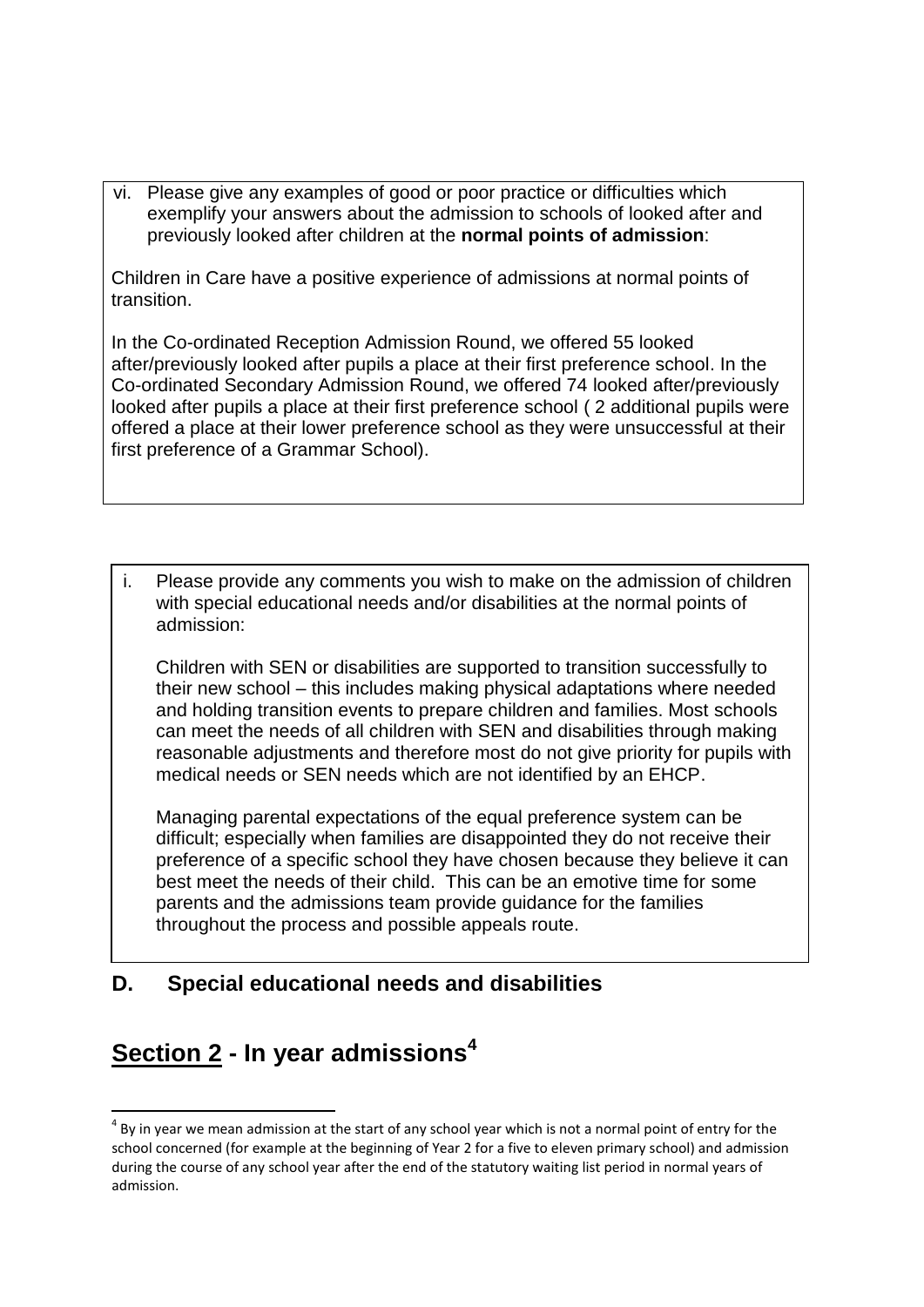#### <span id="page-9-0"></span>**A. The number of in year admissions**

- i. Do you know the number of in year admissions to primary schools in your local authority area? □Yes ⊠No
- ii. If 'no' is this for one or more of the following reasons (tick boxes as appropriate) because:
	- $\boxtimes$  schools with other admission authorities are not complying with the requirement in paragraph 2.22 of the Code to notify the local authority of applications for places and the outcome;
	- $\Box$  the local authority does not use the information provided by schools with other admission authorities to collect the numbers of in year admissions; and/or

Some schools are complying with the requirement in paragraph 2.22 of the Code, while others are not.

We regularly remind schools of the need to return a copy of all in-year application forms to the LA as soon as possible, but not all schools do e this. The LA therefore also undertakes checks of the data exchange r between schools to be made aware of a pupil's move to another school – ? but many academies now do not choose to share their data in this way.

- iii. Do you know the number of in year admissions to secondary schools in your area? ☐Yes ☒No
- iv. If 'no' is this for one or more of the following reasons (tick boxes as appropriate) because:
	- $\boxtimes$  schools with other admission authorities are not complying with paragraph 2.22 of the Code;
	- $\Box$  the local authority does not use the information provided by schools with other admission authorities to collate the numbers of in year admissions; and/or
	- ☐ other?

Some schools are complying with the requirement in paragraph 2.22 of the Code, while others are not.

As above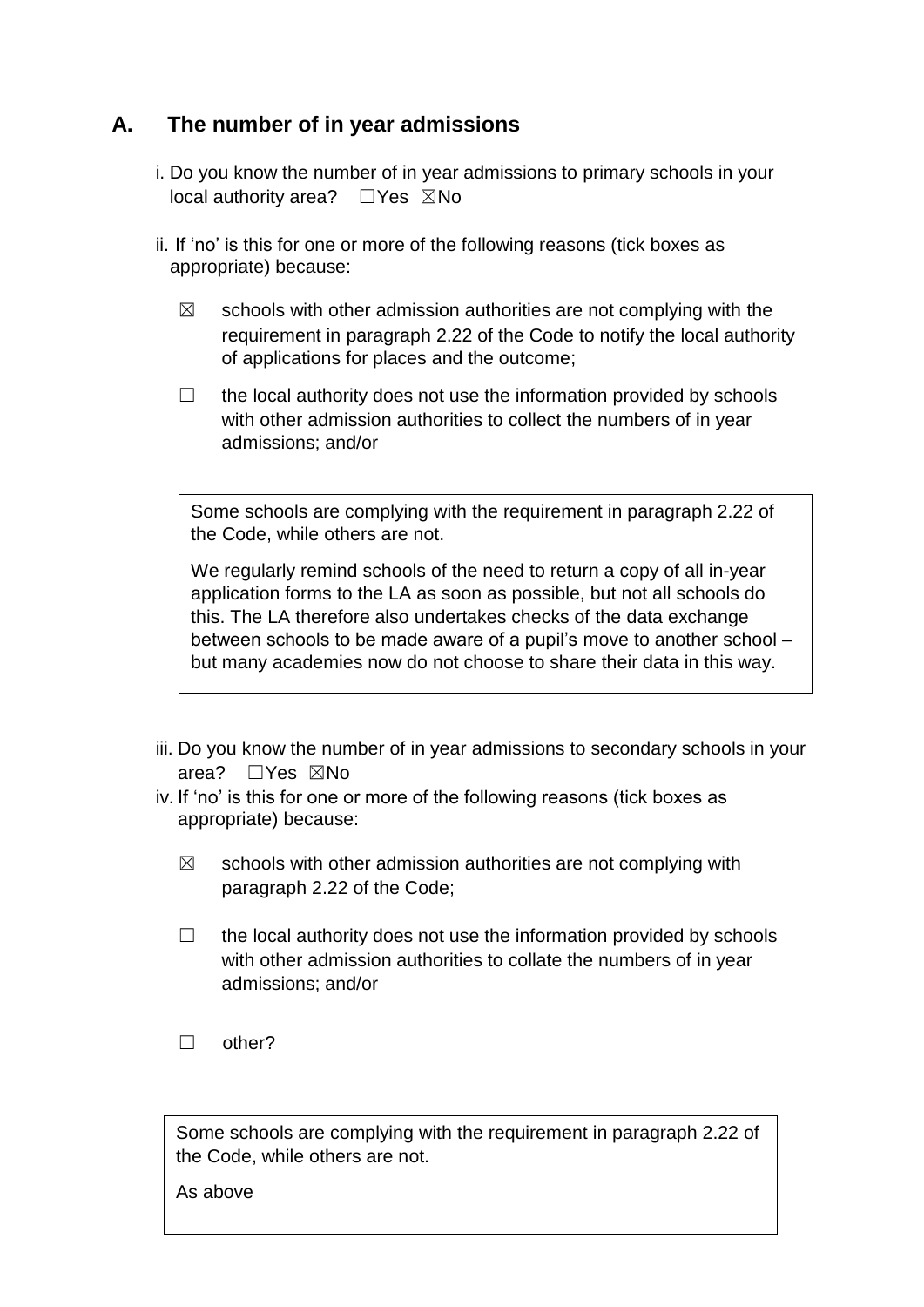v. If the local authority does know the number of in year admissions to state funded schools in its area, please complete the following table.

|                    | Primary aged children    | Secondary aged children     |
|--------------------|--------------------------|-----------------------------|
| Number of in year  | GCC received 3953 copies | GCC received 1129 copies    |
| admissions between | of completed application | of completed application    |
| 1/9/17 and 31/8/18 | forms from schools. *    | forms from schools. *       |
| Number of in year  | GCC received 2388 copies | GCC received 838 copies of  |
| admissions between | of completed application | completed application forms |
| 1/9/18 and 31/3/19 | forms from schools. *    | from schools. *             |

*\*This number of applications is not a true reflection of admissions to school during the in year period. The number of received applications includes multiple applications where a pupil has applied to more than one school but will not include the number of admissions made by schools where the school has not returned a copy of the application form to us.*

### **B Co-ordination of in year admissions**

- i. To what proportion of community and voluntary controlled schools did the local authority delegate responsibility for in year admissions in the academic year 2018/19?
	- a) Primary:  $\Box$ Not applicable<sup>5</sup>  $\Box$ None  $\Box$ Minority  $\Box$ Majority  $\boxtimes$  All
	- b) Secondary: □Not applicable<sup>[5](#page-10-0)</sup> □None □Minority □Majority ⊠ All
- <span id="page-10-0"></span>ii. For what proportion of schools for which the local authority is not the admission authority does the local authority co-ordinate in year admissions?

| a) Primary:         | $\boxtimes$ None | $\square$ Minority $\square$ Majority | $\Box$ All |
|---------------------|------------------|---------------------------------------|------------|
| b) Secondary: ⊠None |                  | $\square$ Minority $\square$ Majority | $\Box$ All |

iii. Please provide any comments on the co-ordination of in year admissions if you wish.

Whilst the LA is in favour of co-ordinating all in-year admissions, it has chosen to delegate responsibility to its community and voluntary controlled schools. This is because the LA understands that the school system is complex to understand, especially for more vulnerable families, and this was though to prevent additional confusion around the status of the school and who to apply to (given the number of own admission authority schools).

**.** 

<sup>&</sup>lt;sup>5</sup> 'Not applicable' will only be appropriate if the local authority has no community or voluntary controlled primary/secondary schools.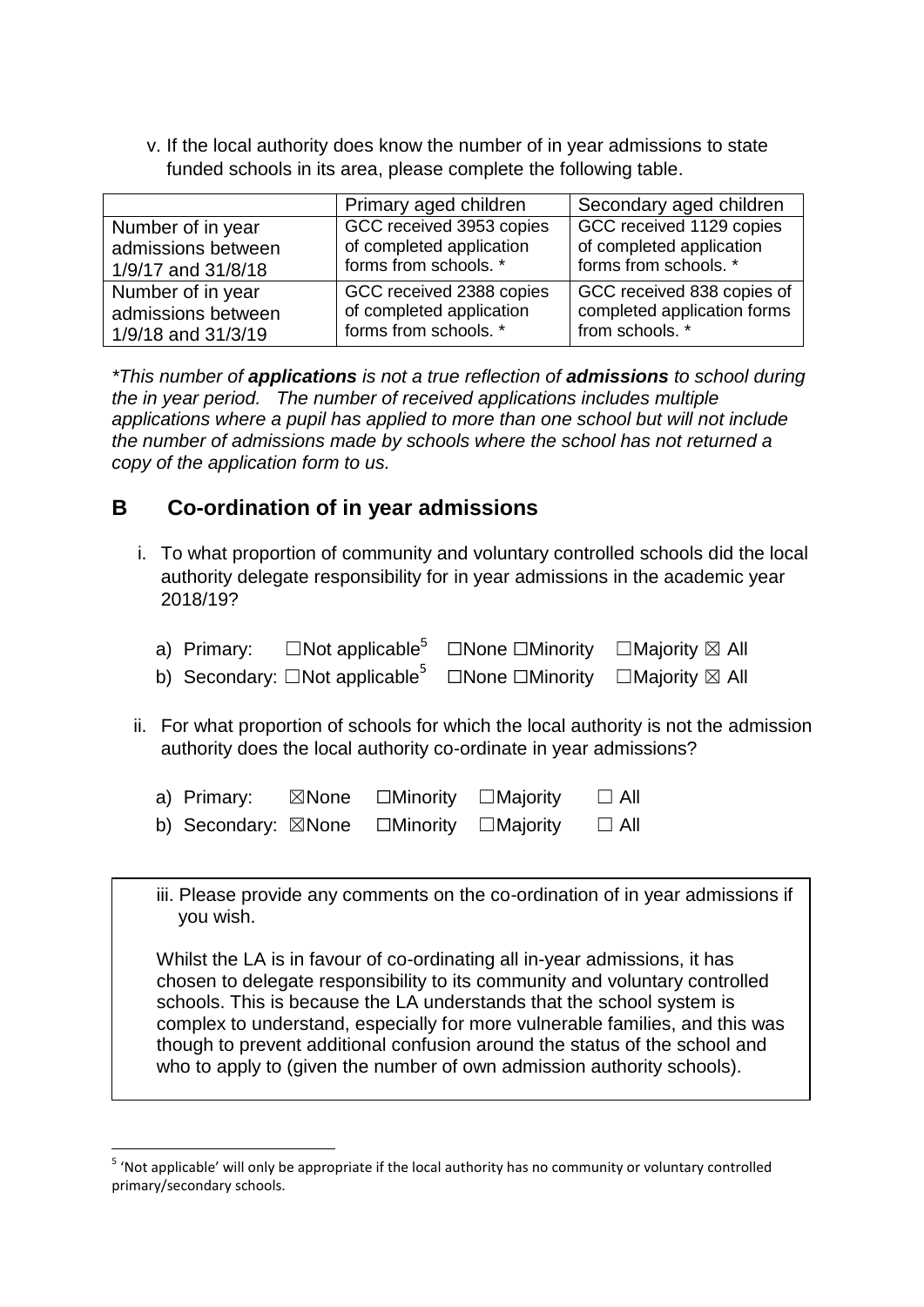#### **C Looked after children and previously looked after children**

i. How well does the in year admissions system serve children who are looked after by your local authority and who are being educated in your area?

<span id="page-11-0"></span> $\Box$ Not at all  $\Box$ Not well  $\Box$ Well  $\Box$ Very well  $\Box$ Not applicable<sup>6</sup>

ii. How well do the in year admission systems in other local authority areas serve the interests of your looked after children?

□Not at all □Not well ⊠Well □Very well □Not applicable<sup>[6](#page-11-0)</sup>

iii. How well does your admissions system serve the interests of children who are looked after by other local authorities but educated in your area?

☐Not at all ☐Not well ☒Well ☐Very well ☐Not applicable[6](#page-11-0)

iv. How well does your in year admissions system serve the interests of previously looked after children?

 $\Box$ Not at all  $\Box$ Not well  $\boxdot$ Well  $\Box$ Very well  $\Box$ Not applicable<sup>[6](#page-11-0)</sup>

| v. Please give examples of any good or poor practice or difficulties which |
|----------------------------------------------------------------------------|
| support or exemplify your answers about looked after and previously looked |
| after children:                                                            |

#### **D Children with special educational needs and/or disabilities**

i. How well served are children with special educational needs and/or disabilities who have an education health and care plan that names a school when they need to be admitted in year?

| $\Box$ Not at all $\Box$ Not well<br>$\boxtimes$ Well $\Box$ Very well $\Box$ Not applicable' |  |
|-----------------------------------------------------------------------------------------------|--|
|-----------------------------------------------------------------------------------------------|--|

ii. How well served are children with special educational needs and/or disabilities who do not have an education health and care plan when they need to be admitted in year?

|  |  |  |  | $\Box$ Not at all $\boxtimes$ Not well $\Box$ Well $\Box$ Very well $\Box$ Don't know |
|--|--|--|--|---------------------------------------------------------------------------------------|
|--|--|--|--|---------------------------------------------------------------------------------------|

 6 'Not applicable' will only be appropriate if there are no children falling within this definition.

 $^7$  'Not applicable' will only be appropriate if there are no children falling within this definition.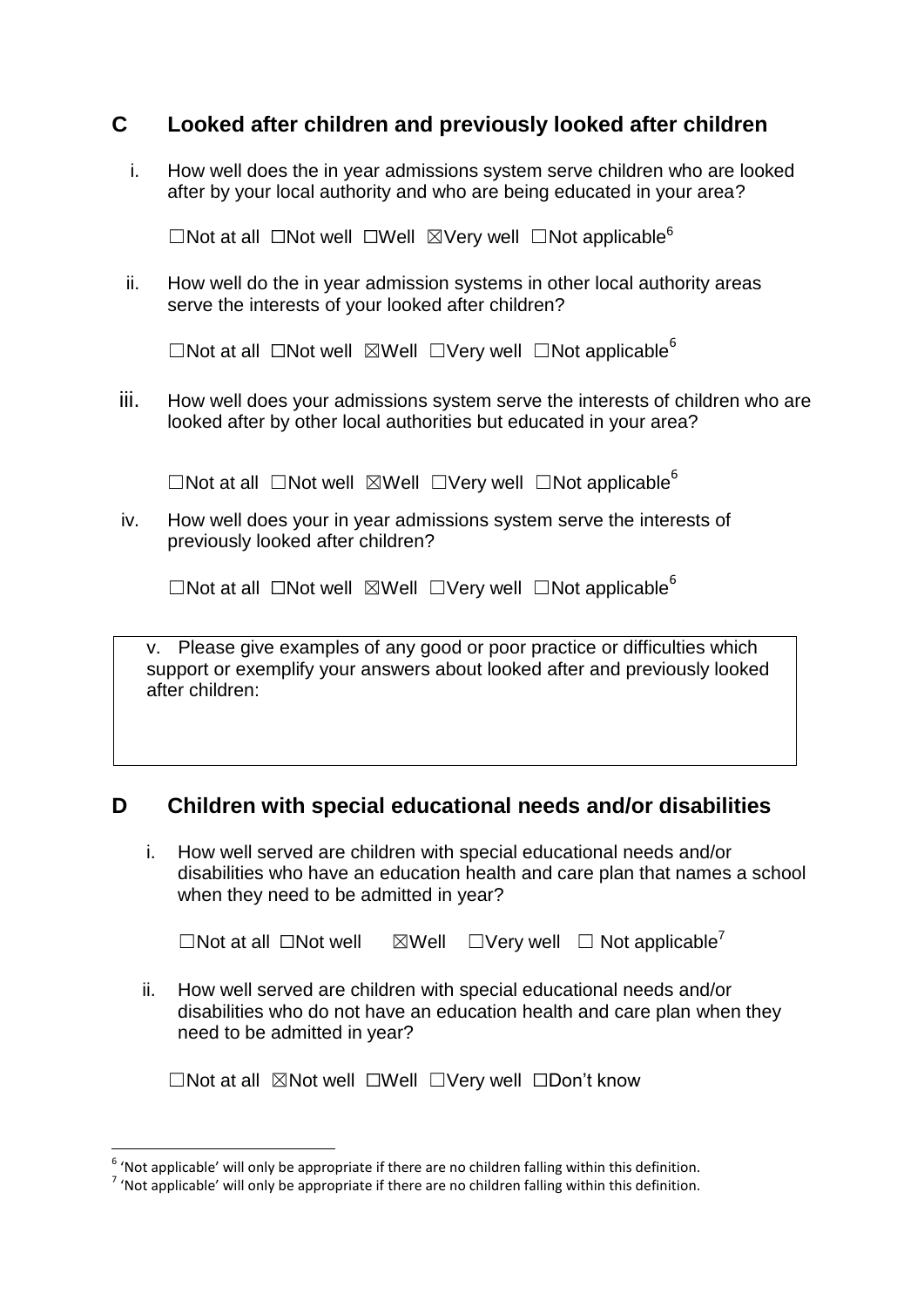iii. Please give examples of good or poor practice or difficulties which support or exemplify your answers:

Once a preferred school is named for a child with an EHCP, we are seeing an increase in the number of mainstream schools who are initially stating that they unable to meet due to lack of financial resources in the school. We continue to build relationships with the schools, having reasonable adjustment meetings and aim to be creative in our solutions and support for schools to be able to adapt and accept pupils with needs.

There also remains an issue for schools who are asked to admit children who have special educational needs who do not have an EHCP. Schools may not be equipped or skilled to meet the need of these pupils immediately and do not feel able to put the right support in place whilst the needs of the child are full understood. We work with the schools to assist with inclusive practice and assist them when they issue My Plans and My Plan Plus through the graduated approach to support.

The aim of both the LA and the school is to be as inclusive as possible within the resources available, and to meet need.

#### **E Other children<sup>8</sup>**

**.** 

i. How well served are other children when they need a new school place in year?

☐Not at all ☐Not well ☐Well ☐Very well ☒Don't know

ii. Please provide any comments you wish to make in respect of other children:

Although Gloucestershire Local Authority do not coordinate any in-year admissions, we do publish best practice guidance supplying schools with ideas of how/how long it may take to process an in year application and good examples of how to request necessary information (i.e. proof of home address and date of birth). Not all schools use this guidance and others have developed their own methods to process applications.

In some cases this may delay the processing of an application or may not advise the family of the right of appeal. This may also delay the assistance that the in-year team can provide for the families in relation to alternative schools in the area, and there have been some examples of not being aware when a child is missing education. We have challenged schools over this, but as there are no statutory timelines in the School Admission Code for a school to process an application, this can prove challenging for schools to administer.

 $^8$  Other children are those not looked after, previously looked after or with special educational needs and/or disabilities.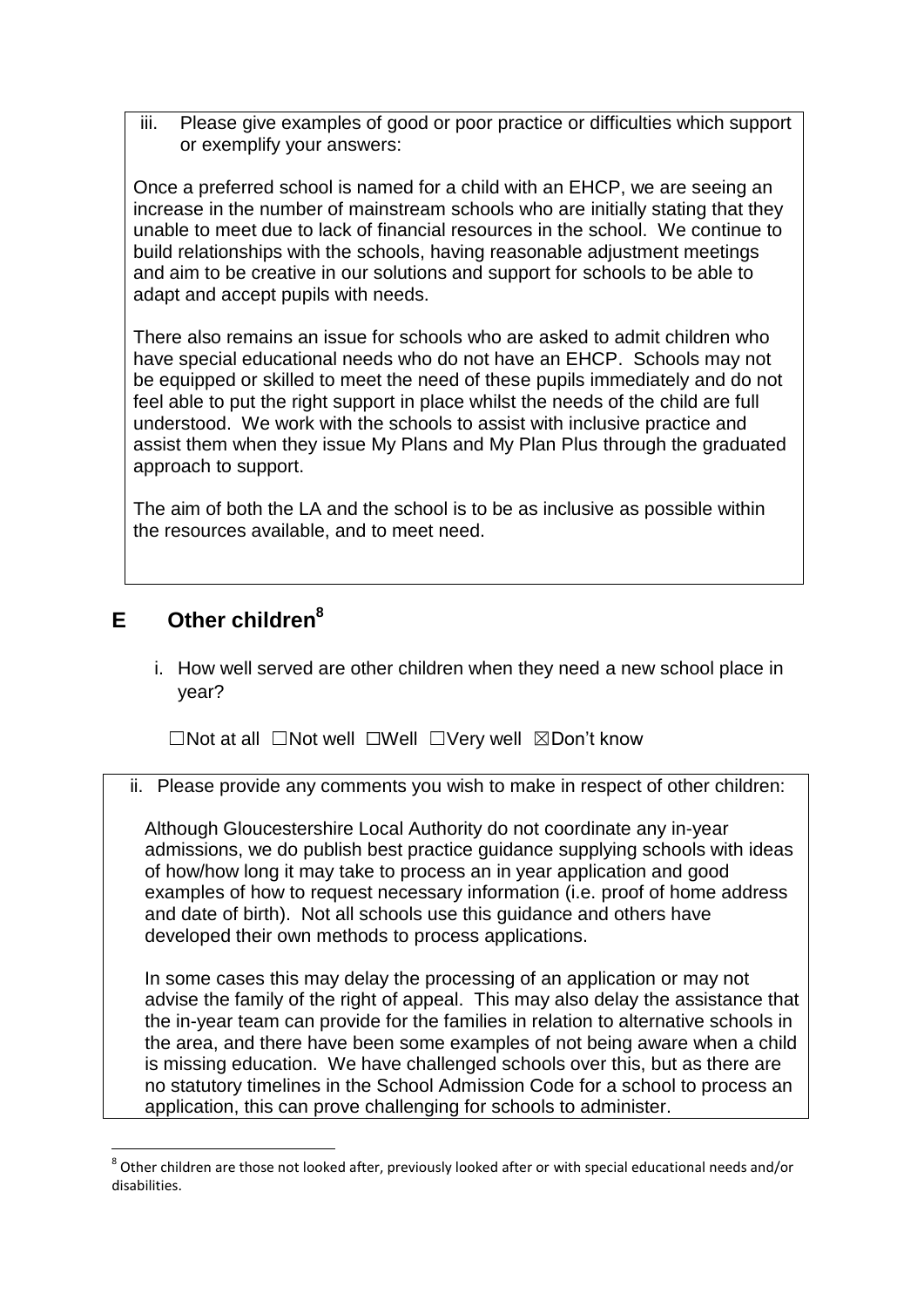#### **F Fair access protocol**

i. Has your fair access protocol been agreed $9$  with the majority of state-funded mainstream schools in your area?

 $\boxtimes$  Yes for primary ☒Yes for secondary

ii. If you have not been able to tick both boxes above, please explain why:

|                                                 | iii. How many children were admitted to schools in your area under the fair<br>access protocol between 1 April 2018 and 31 March 2019? |                         |  |  |
|-------------------------------------------------|----------------------------------------------------------------------------------------------------------------------------------------|-------------------------|--|--|
|                                                 | Number of children admitted                                                                                                            |                         |  |  |
| Type of school                                  | Primary aged children                                                                                                                  | Secondary aged children |  |  |
| Community and<br>voluntary controlled           | 0                                                                                                                                      | O                       |  |  |
| Foundation,<br>voluntary aided and<br>academies | 0                                                                                                                                      | 0                       |  |  |
| Total                                           | 0                                                                                                                                      | ი                       |  |  |

iv. How well do you consider hard to place children are served by the fair access protocol in your area?

 $\Box$ Not at all  $\Box$ Not well  $\Box$ Well  $\Box$ Very well  $\Box$ Not applicable<sup>10</sup>

Please make any relevant comment on the protocol not covered above.

In previous years, some schools and academies have not agreed with the fair access panel's decision to admit a child placed under the Fair Access Protocol for a variety of reasons, including concerns such as funding issues, performance figures, challenges to their safety and security of both the incoming pupil and their current cohort. This has made it very hard to place children back into mainstream school through the protocol.

Therefore, over the last year, we have worked with colleagues in schools, academies, alternative provision units and other educational professionals to update the Fair Access Protocol to support pupils with a longer transition period from an alternative provision placement into a successful education setting.

 9 An existing protocol remains binding on all schools up until the point at which a new one is adopted.

<sup>&</sup>lt;sup>10</sup> 'Not applicable' would mean that there were no hard to place children for which the protocol was required.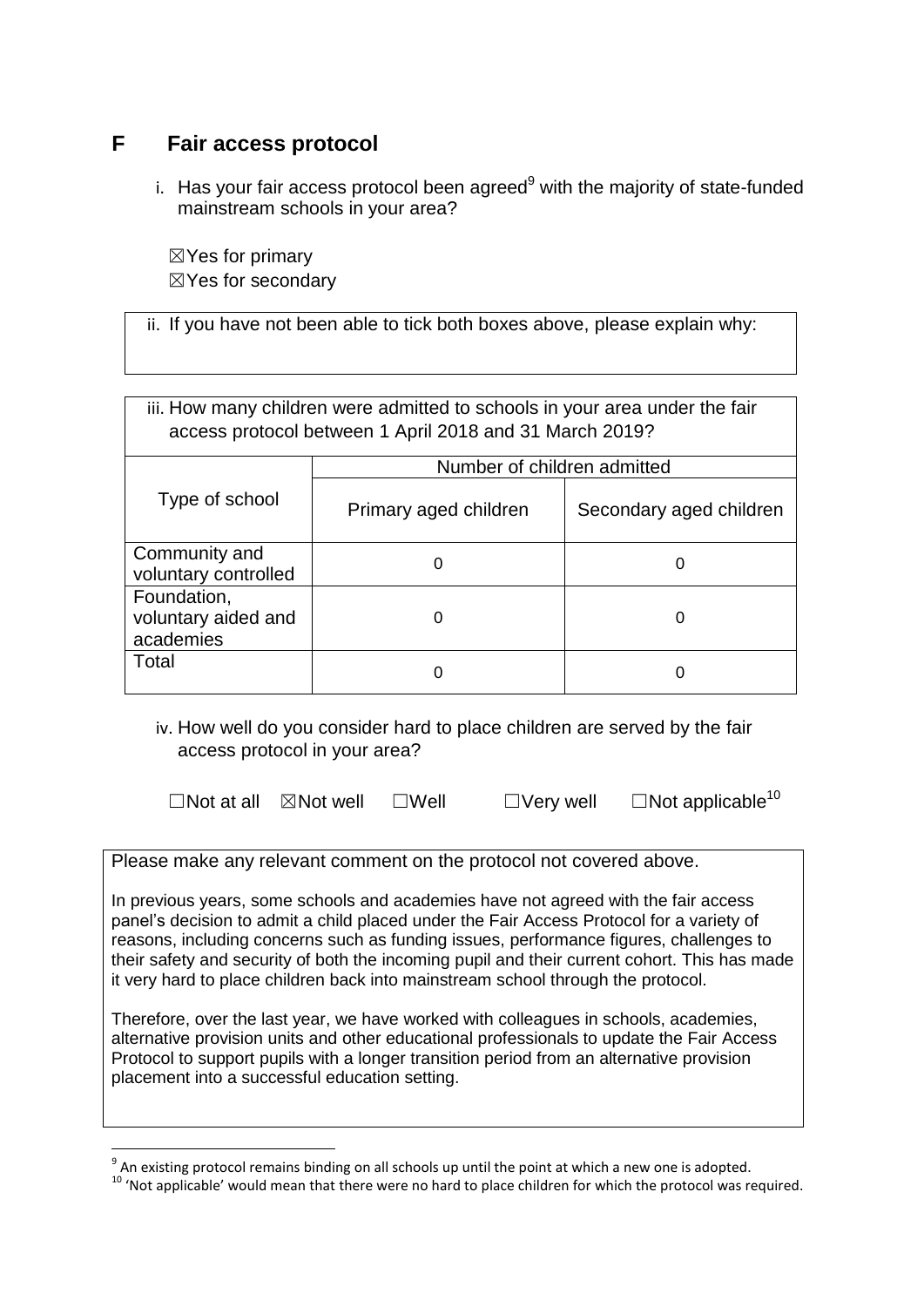This process is in it's early implementation phase, and the panel of head teachers, supported by GCC, are working hard to make this a success.

We are mindful of the challenges which will remain including relying on the parents continuing to want a place at the directed school for their child (especially when they may have been previously told that a placement does not want to admit them) and the challenges for the educational placement who are awarded a pupil who will have vulnerabilities.

The new process also allows us to work collaboratively with colleagues and find solutions to assist each individual pupil to return to education.

The LA welcomes the recommendations in the Timpson Review and feels that changes to school accountability for pupils will be of assistance in the county.

## <span id="page-14-0"></span>**Section 3 - Directions**

**A.** How many directions did the local authority make between 1 April 2018 and 31 March 2019 for children in the local authority area?

|                                  | Primary<br>aged<br>children (not<br>looked after) | Primary<br>aged looked<br>after<br>children | Secondary<br>aged children<br>(not looked<br>after) | Secondary<br>aged looked<br>after children |
|----------------------------------|---------------------------------------------------|---------------------------------------------|-----------------------------------------------------|--------------------------------------------|
| Voluntary aided or<br>foundation |                                                   |                                             |                                                     |                                            |

**B.** Please add any comments on the authority's experiences of making directions in these circumstances.

**C.** How many directions did the local authority make between 1 April 2018 and 31 March 2019 for a maintained school in another local authority area to admit a looked after child?

| For primary aged children | For secondary aged children                                                       |  |
|---------------------------|-----------------------------------------------------------------------------------|--|
|                           |                                                                                   |  |
|                           |                                                                                   |  |
| in these circumstances.   | $ D.$ Please add any comments on the authority's experiences of making directions |  |
|                           |                                                                                   |  |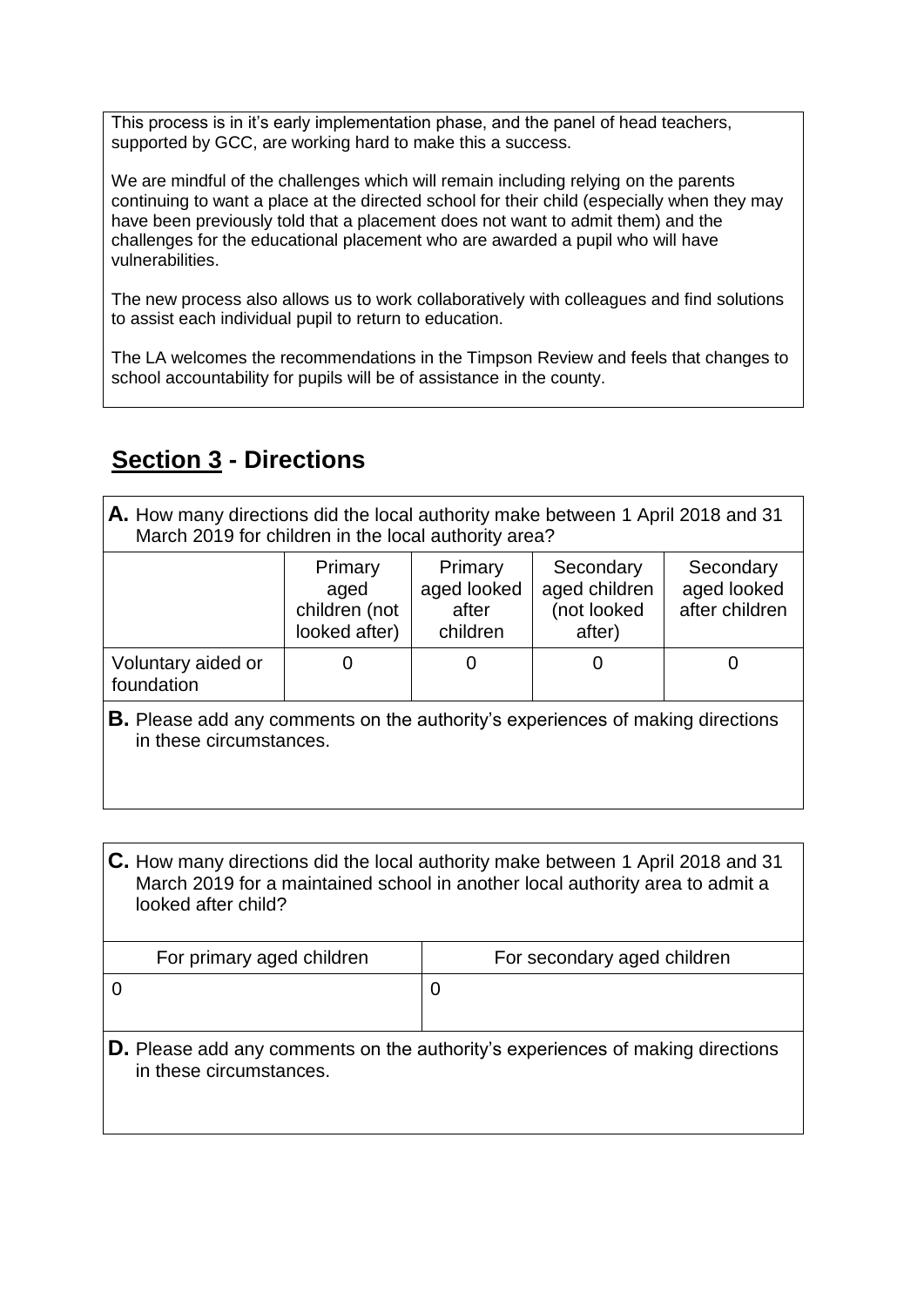<span id="page-15-0"></span>

| Е.                                                                                                                                                                                                    | Primary<br>aged<br>children (not<br>looked after) | Primary<br>aged looked<br>after<br>children | Secondary<br>aged children<br>(not looked<br>after) | Secondary<br>aged looked<br>after children |
|-------------------------------------------------------------------------------------------------------------------------------------------------------------------------------------------------------|---------------------------------------------------|---------------------------------------------|-----------------------------------------------------|--------------------------------------------|
| How many<br>requests to the<br><b>ESFA to direct an</b><br>academy to admit a<br>child did the local<br>authority make<br>between 1 April<br>2018 and 31 March<br>2019?                               | 0                                                 | $\overline{0}$                              | 0                                                   | $\overline{0}$                             |
| How many children<br>were admitted to an<br>academy school as<br>a result of the<br>request for a<br>direction by the<br>local authority to<br>the ESFA between<br>1 April 2018 and 31<br>March 2019? | $\overline{0}$                                    | $\overline{0}$                              | $\overline{0}$                                      | $\overline{0}$                             |
| How many<br>requests were<br>outstanding as at<br>31 March 2019?                                                                                                                                      | 0                                                 | $\overline{0}$                              | $\overline{0}$                                      | 0                                          |

**F.** Please add any comments on the authority's experiences of requesting directions in these circumstances.

**G.** Any other comments on the admission of children in year not previously raised.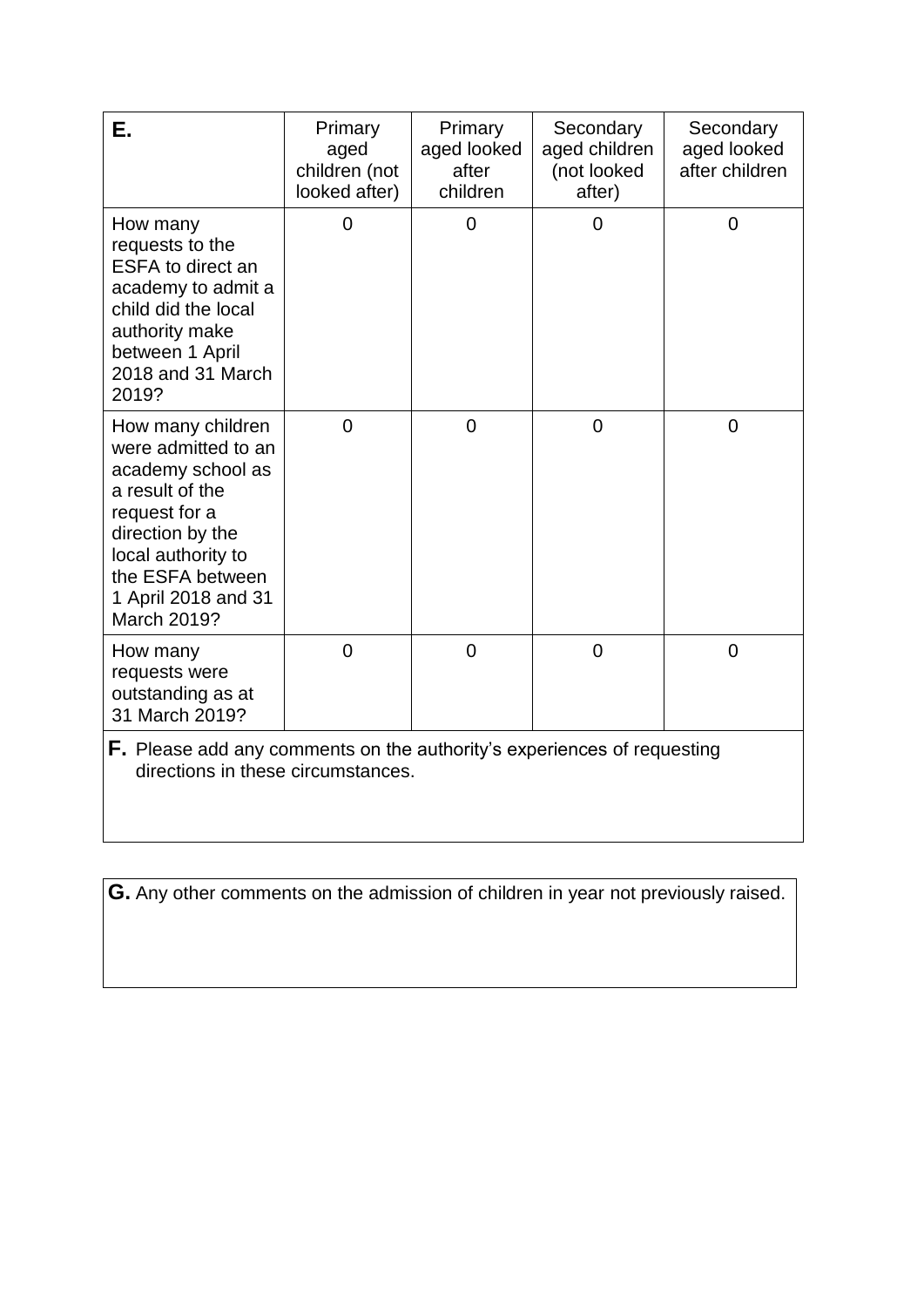# <span id="page-16-0"></span>**Section 4 - Pupil, service and early years pupil premiums (the premiums)<sup>11</sup>**

<span id="page-16-1"></span>

| A. How many community or<br>voluntary controlled<br>schools in the local authority<br>area will use each premium<br>as an oversubscription<br>criterion (including the<br>tiebreaker) for admissions in<br>2020? | Primary        | Secondary <sup>12</sup><br>excluding<br>grammar | 12<br>Grammar |
|------------------------------------------------------------------------------------------------------------------------------------------------------------------------------------------------------------------|----------------|-------------------------------------------------|---------------|
| Early years pupil premium                                                                                                                                                                                        | 0              | N/A                                             | N/A           |
| Pupil premium                                                                                                                                                                                                    | $\overline{0}$ | $\Omega$                                        | N/A           |
| Service premium                                                                                                                                                                                                  | 0              | $\Omega$                                        | N/A           |
| Total number of schools<br>using at least one premium in<br>their oversubscription criteria                                                                                                                      | 0              | 0                                               | N/A           |

| <b>B.</b> How many schools for<br>which the local authority is<br><b>NOT the admission</b><br>authority in your area will<br>use each premium as an<br>oversubscription criterion<br>(including the tiebreaker) for<br>2020? | Primary | Secondary <sup>1</sup><br>excluding<br>grammar | Grammar <sup>1</sup> |
|------------------------------------------------------------------------------------------------------------------------------------------------------------------------------------------------------------------------------|---------|------------------------------------------------|----------------------|
| Early years pupil premium                                                                                                                                                                                                    |         | N/A                                            | N/A                  |
| Pupil premium                                                                                                                                                                                                                |         |                                                |                      |
| Service premium                                                                                                                                                                                                              |         | 1                                              | 1                    |

**<sup>.</sup>** <sup>11</sup> Please include in these figures all schools whose arrangements give priority on the basis of eligibility for one or more of the premiums or part thereof except where the only sub-group is looked after and previously looked after children as all schools must give first priority to these children.

- children of parents who are currently serving in the UK regular armed forces (rather than all children who attract the service premium); or
- children who are eligible for free school meals at the time of application (rather than all children who attract the pupil premium).

Admission authorities can limit priority to specific sub-groups of those who attract a premium. Examples are:

If such sub-groups have priority at any point within the oversubscription criteria, they should be included in the totals for this table even if there is no specific use of the terms, 'pupil premium,' 'early years premium' or 'service premium' in the arrangements. Paragraphs 1.39A and 1.39B of the Code provide the relevant exceptions to paragraph 1.9f (which prohibits giving a priority to a child according to the occupational or financial status of parents applying).

 $12$  Do not include use in post 16 arrangements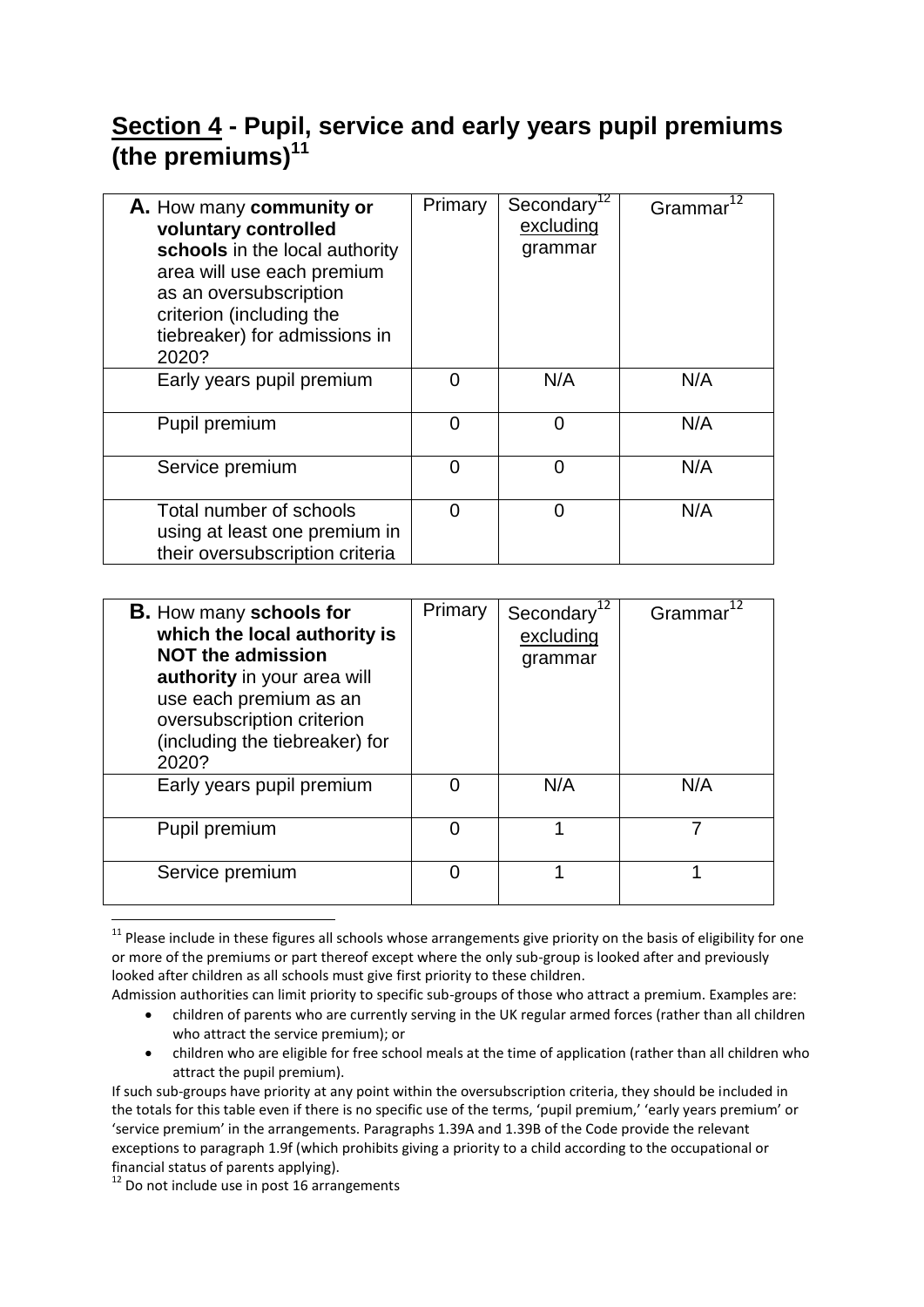| Total number of schools         |  |  |
|---------------------------------|--|--|
| using at least one premium in   |  |  |
| their oversubscription criteria |  |  |

### <span id="page-17-0"></span>**Section 5 - Electively home educated children**

**A.** How many children were recorded as being electively home educated in the local authority area on 29 March 2019?

|--|

**B.** Any comments to make relating to admissions and children electively home educated that you have not previously raised?

The LA has a good relationship with its home educated community. Every Home Educated family has a link officer in Gloucestershire who can provide support, advice and guidance to home educating families.

Typically, families of home educated children who wish to return their children to a school will contact their link officer who can support them in making applications and appeals. Where it is clear that work is required to support the receiving school in successfully planning for and managing any additional needs, the Local Authority will arrange for this support to be provided e.g. Advisory Teaching Service, Education Psychology Service or Officers from the Education Inclusion Service. Some returners to school from the Elective Home Education have followed a reduced timetable to begin with, others have made use of flexi school arrangements.

We have on occasion had to remind schools of their responsibilities regarding admitting applicants where there are spaces available, and that previous elective home education is not a reason to refuse admission.

The LA has also met with Head Teachers from all secondary schools with higher than expected 'off-rolling' figures to talk about the challenges they face and to increase support to vulnerable children before they become home educated.

### <span id="page-17-1"></span>**Section 6 - Other matters**

Are there any other matters that the local authority would like to raise that have not been covered by the questions above?

Gloucestershire LA work collaboratively with schools for which the local authority is not the admission authority to govern the summer born policy so that is fair and consistent throughout the County. However, Summer Born queries continue to cause additional challenge from parents when they disagree with decisions, and may request to ask for a Reception place for next year when they did not receive